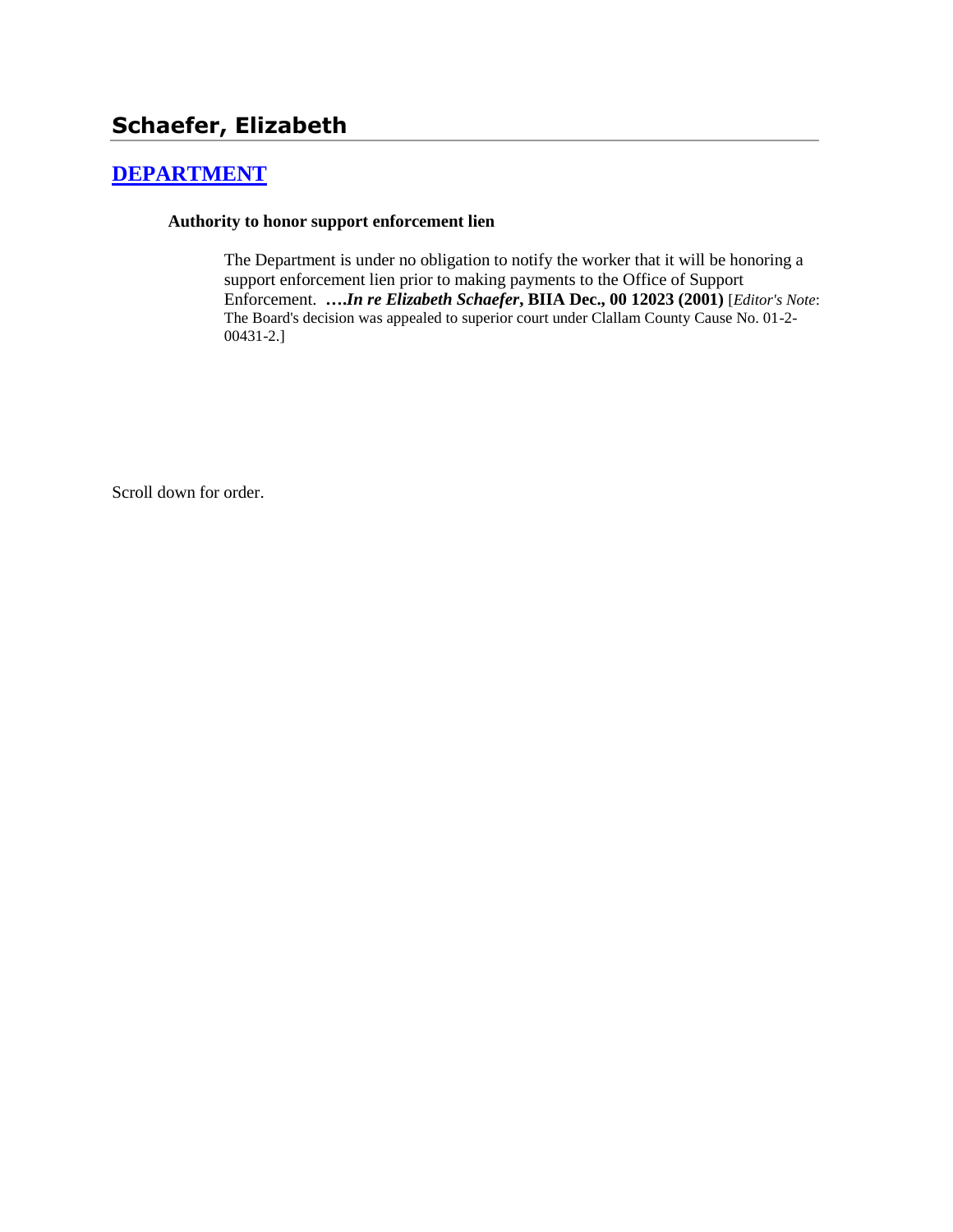# **BEFORE THE BOARD OF INDUSTRIAL INSURANCE APPEALS STATE OF WASHINGTON**

| 1<br>$\overline{2}$              | INRE:<br><b>ELIZABETH SCHAEFER</b>                                                                        | <b>DOCKET NO. 00 12023</b>                                                                                                                                                                                                                                                                     |  |
|----------------------------------|-----------------------------------------------------------------------------------------------------------|------------------------------------------------------------------------------------------------------------------------------------------------------------------------------------------------------------------------------------------------------------------------------------------------|--|
| 3                                | <b>CLAIM NO. J-483650</b>                                                                                 | <b>DECISION AND ORDER</b>                                                                                                                                                                                                                                                                      |  |
| 4<br>5<br>6                      | APPEARANCES:                                                                                              |                                                                                                                                                                                                                                                                                                |  |
| $\overline{7}$<br>8<br>9         | Claimant, Elizabeth Schaefer, by<br>Casey & Casey, P.S., per<br>Gerald L. Casey and Carol L. Casey        |                                                                                                                                                                                                                                                                                                |  |
| 10<br>11<br>12<br>13             | Employer, Aggies, Inc.,<br><b>None</b>                                                                    |                                                                                                                                                                                                                                                                                                |  |
| 14<br>15<br>16<br>17<br>18       | Department of Labor and Industries, by<br>The Office of the Attorney General, per                         | Katherine L. Mason and William Garling, Assistants                                                                                                                                                                                                                                             |  |
| 19<br>20                         |                                                                                                           | The claimant, Elizabeth Schaefer, filed an appeal with the Board of Industrial Insurance                                                                                                                                                                                                       |  |
| 21<br>22                         | Appeals on February 25, 2000, from an order of the Department of Labor and Industries dated               |                                                                                                                                                                                                                                                                                                |  |
| 23<br>24                         | January 11, 2000. The order dated January 11, 2000 provided as follows:                                   |                                                                                                                                                                                                                                                                                                |  |
| 25<br>26<br>27<br>28<br>29<br>30 | taken:                                                                                                    | The order dated 1/8/92 is set aside and held for naught. The orders<br>dated 4/3/98 and 4/14/98 are modified from final to interlocutory. The<br>Department denies responsibility for any psychiatric condition as<br>causally unrelated to the industrial injury. And the following action is |  |
| 31<br>32<br>33                   | for:                                                                                                      | No warrant issued. The worker's permanent partial disability award is                                                                                                                                                                                                                          |  |
| 34<br>35<br>36<br>37<br>38       | Category 2 permanent cervical and cervico-dorsal impairment.<br>entitlement \$0.00. This claim is closed. | <b>The</b><br>worker's total award for permanent partial disability is \$6,000.00, less<br>deductions: Previously paid permanent partial disability \$6000.00; Net                                                                                                                             |  |
| 39                               | <b>AFFIRMED.</b>                                                                                          |                                                                                                                                                                                                                                                                                                |  |
| 40<br>41                         | <b>PROCEDURAL AND EVIDENTIARY MATTERS</b>                                                                 |                                                                                                                                                                                                                                                                                                |  |
| 42<br>43                         | Pursuant to RCW 51.52.104 and RCW 51.52.106, this matter is before the Board for review                   |                                                                                                                                                                                                                                                                                                |  |
| 44<br>45<br>46<br>47             |                                                                                                           | and decision on a timely Petition for Review filed by the claimant to a Proposed Decision and Order                                                                                                                                                                                            |  |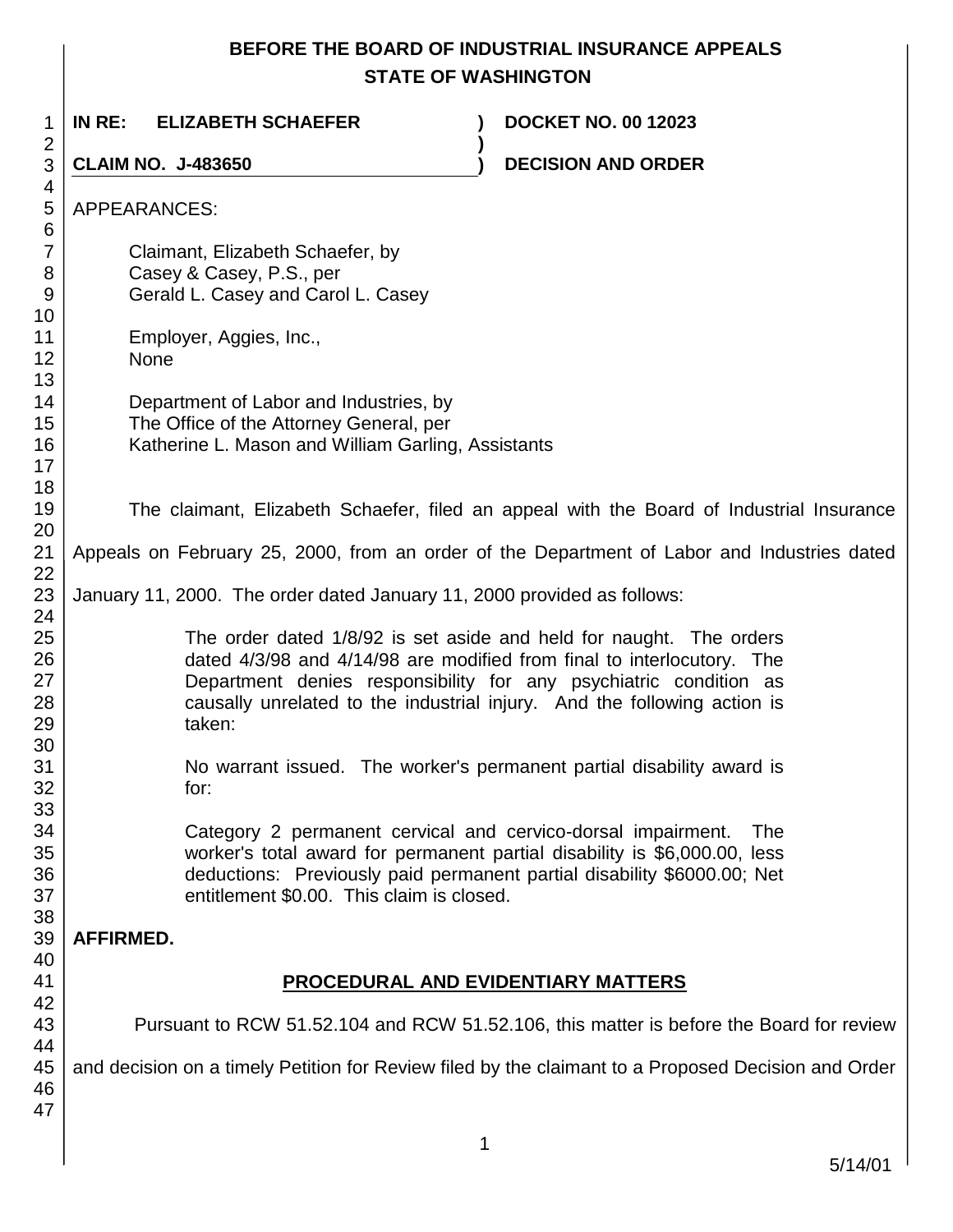issued on January 12, 2001, in which the order of the Department dated January 11, 2000, was affirmed.

The Board has reviewed the evidentiary rulings in the record of proceedings and finds that no prejudicial error was committed and the rulings are affirmed.

#### **DECISION**

The issue presented by this appeal and the evidence presented by the parties are adequately set forth in the Proposed Decision and Order. While we agree with the result reached by the Proposed Decision and Order, we have granted review in order to revise the findings and conclusions.

By a "STIPULATION AND ORDER ON AGREEMENT OF PARTIES" the Clallam County Superior Court reversed the Department Order dated August 4, 1992, and directed the Department of Labor and Industries to issue an order "finding that as of August 4, 1992 Elizabeth Schaefer's industrially related condition was fixed and stable and not in need of further treatment and was best expressed as a Category 2 pursuant to WAC 296-20-240, and that there was no psychiatric condition causally related to the industrial injury." In a ministerial order dated April 3, 1998, the Department apparently attempted to conform to the Superior Court order, but instead of paying a permanent partial disability award for cervical impairment the Department paid an award for "dorso-lumbar and/or lumbosacral impairment." (Exhibit No. 3) In accordance with a proviso of RCW 51.32.080(2), since eliminated but in effect at the time of the industrial injury, this award was paid at 75 percent of the monetary value. Following a protest and request for reconsideration by Ms. Schaefer, the Department issued an order on April 14, 1998, that contained all of the normal information and language for a determinative order but was blank in the portion entitled "**PAYMENT ORDER**". (Exhibit No. 4) Accompanying that order was a warrant in the amount of \$1,875. (Exhibit No. 11) Ms. Schaefer's protest and request for reconsideration filed to this order resulted in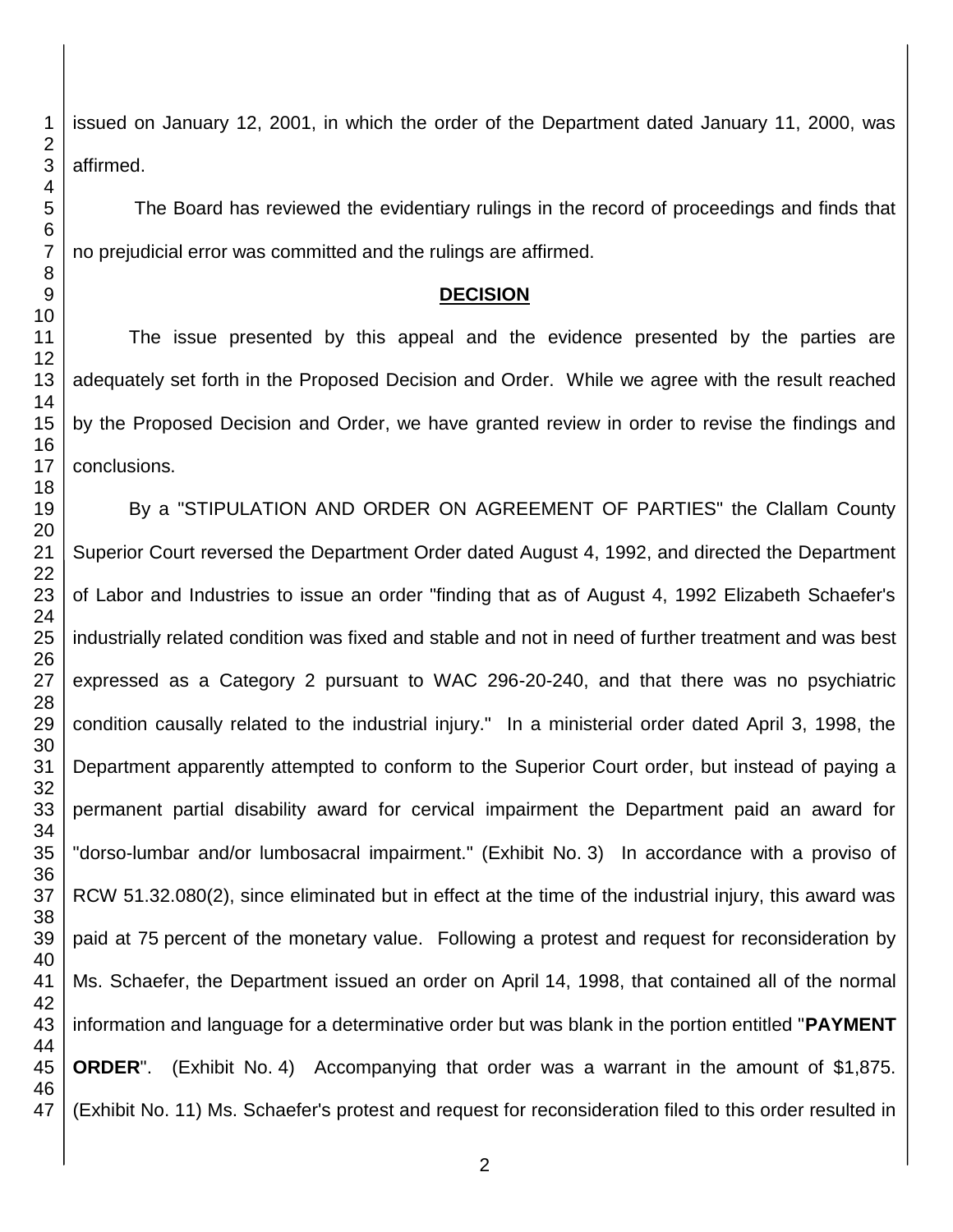the Department issuing an order on January 11, 2000, that is the subject of this appeal. (Exhibit No. 1)

It is Ms. Schaefer's position that the Department of Labor and Industries was barred from applying the amounts it paid erroneously as a permanent partial disability award for a low back impairment, from the permanent partial disability award due her for cervical impairment. This argument is based on the contention that the Department of Labor and Industries can only recover funds paid by mistake under RCW 51.32.240(1), and since demand was not made within one year of the payment, recoupment is barred. Ms. Schaefer also contends that because she was not provided notice of the Department of Social and Health Services, Office of Support Enforcement lien, it was not valid.

It is significant to note that even now, no Department Order has become final and determinative effectuating the provisions of the Clallam County Superior Court order. Protests and requests for reconsideration were filed, on behalf of Ms. Schaefer, to the Department orders dated April 3, 1998 and April 14, 1998. The protests rendered these orders interlocutory. Although the order dated April 14, 1998 (Exhibit No. 4) is described in our industrial appeals judge's Proposed Decision and Order as a "blank payment order," that is not entirely correct. While it does not indicate why the money is being paid, it does have a normal heading, including the claim number and the date of injury. It also contains appeal and protest language, and, absent a protest and request for reconsideration as filed by the claimant, would have become final and determinative. Because of protests and requests for reconsideration to the orders dated April 3, 1998 and April 14, 1998, the Department of Labor and Industries was required to issue the order that is the subject of this appeal.

 Payments made to the Office of Support Enforcement were pursuant to a lien filed with the Department of Labor and Industries in December of 1994. Under the provisions of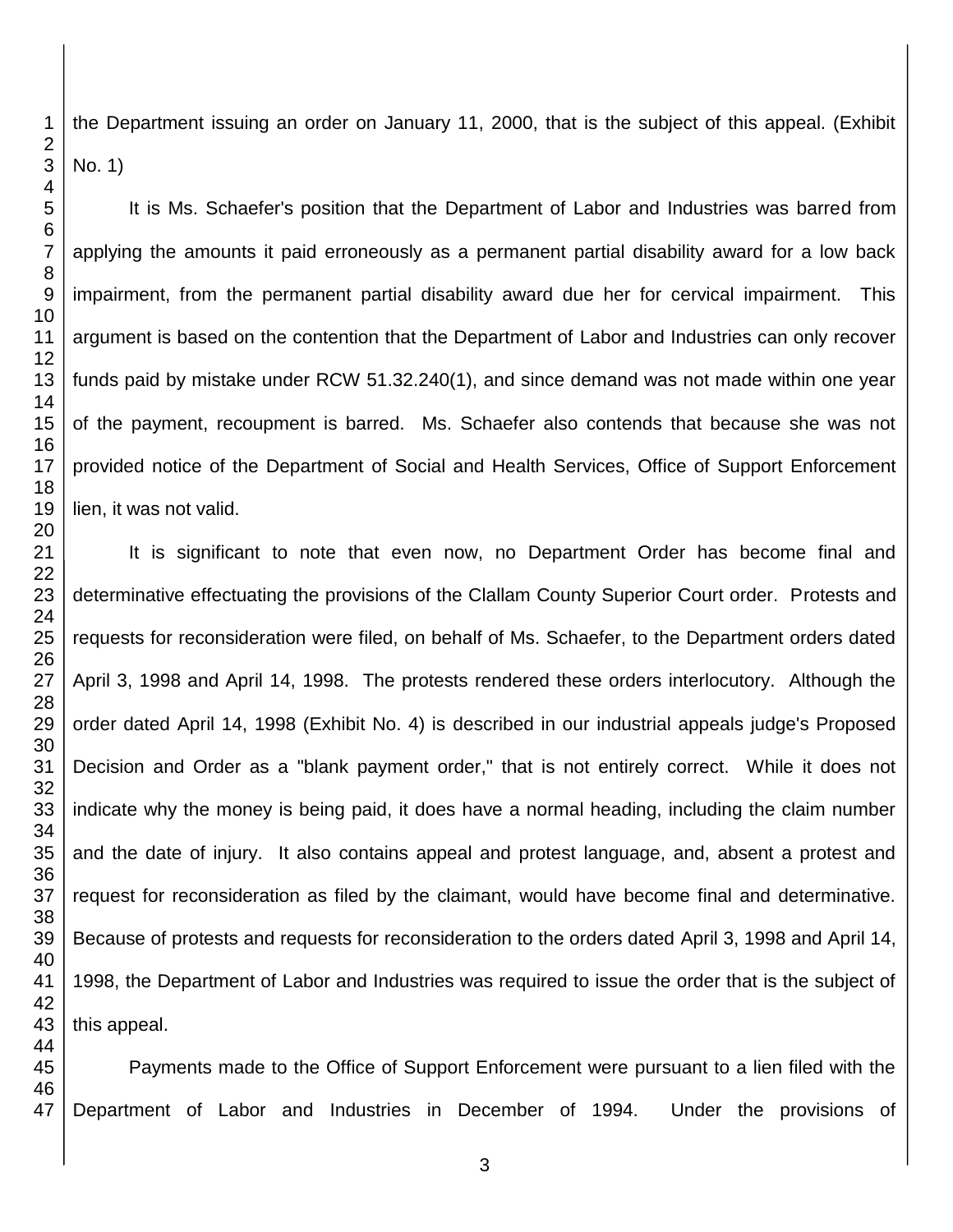RCW 51.32.040(1) and RCW 74.20A.260, the Department of Labor and Industries was obligated to honor the lien. Nothing in the record establishes that the Department is under any obligation to provide notice to a claimant that a lien has been served or that it is making payment in compliance with a valid lien. Ms. Schaefer did receive notice that funds were being withheld for the support enforcement lien in the Department order dated April 3, 1998, the initial payment order. (Exhibit No. 3)

RCW 51.32.240(1) cannot be reasonably interpreted to bar the Department of Labor and Industries application of funds paid under orders rendered interlocutory, to payment of a different permanent partial disability award. As long as no overpayment results from the application of earlier payments to subsequent permanent partial disability awards the provisions of RCW 51.32.240(1) are not applicable. To hold that the Department was prevented by RCW 51.32.240(1) from applying the previous **interlocutory** payments to the payment of the permanent partial disability award made in conformity to the order of the Clallam County Superior Court would be akin to preventing the Department from recovering any **interlocutory** payments. To engage in this interpretation would require the Department to demand repayment before a determination had been made regarding entitlement to the payments, and in this case where there is no overpayment.

After consideration of the Proposed Decision and Order, the Petition for Review filed thereto, and a careful review of the entire record before us, we are persuaded that the Proposed Decision and Order is supported by the preponderance of the evidence and is correct as a matter of law.

### **FINDINGS OF FACT**

1. On October 2, 1984, Ms. Schaefer filed an application for benefits with the Department of Labor and Industries alleging that she had sustained an industrial injury on September 29, 1984, during the course of employment with Aggies Restaurant and Lounge. On April 24, 1985, the claim was closed with time loss compensation as paid to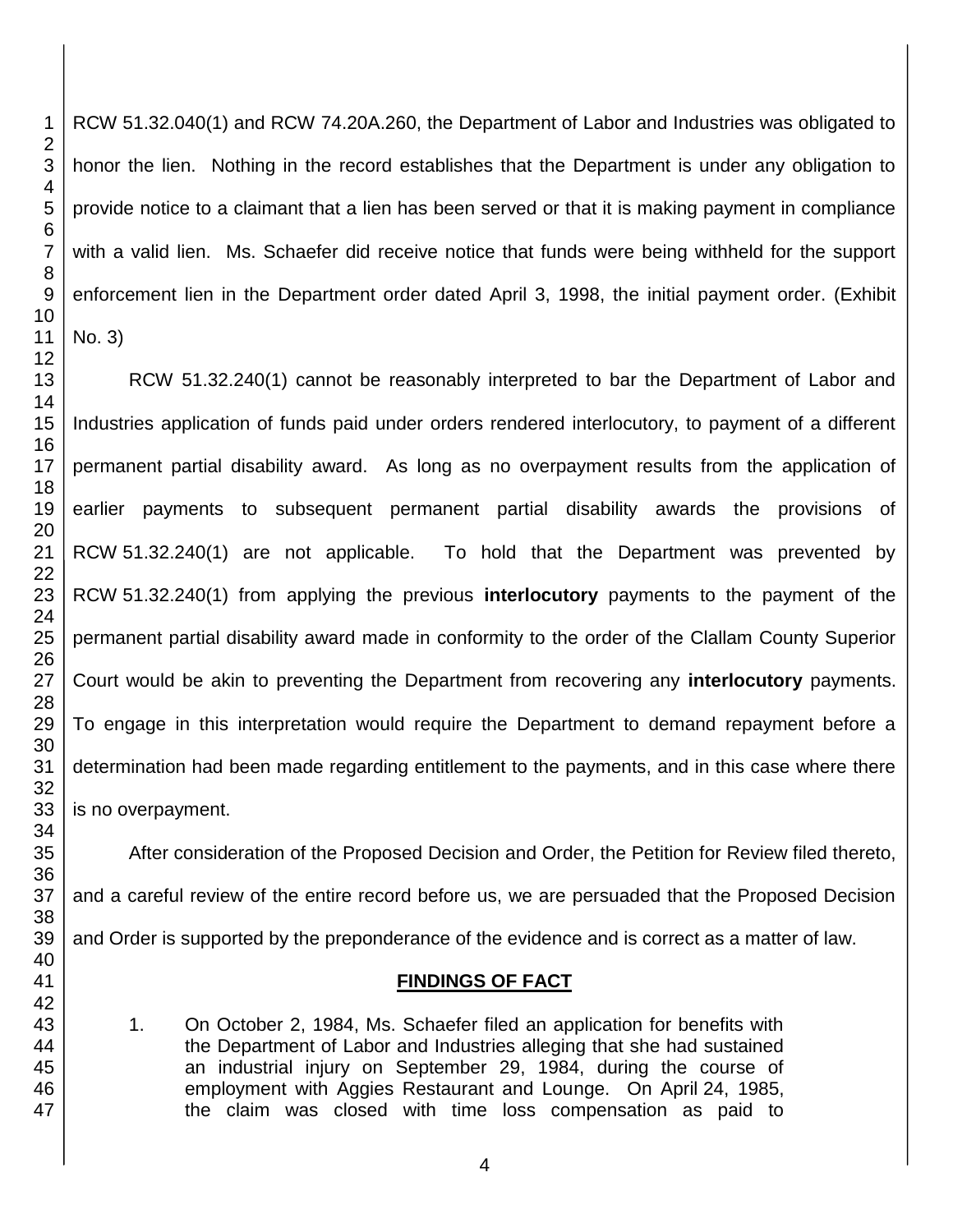October 15, 1984, and without further award for time loss compensation or permanent partial disability.

On October 15, 1986, Ms. Schaefer filed an application to reopen her claim for aggravation of condition. On June 8, 1987, the Department reopened the claim effective October 13, 1986. On January 8, 1992, the Department paid time loss benefits to March 3, 1991, and closed the claim. On January 21, 1992, Ms. Schaefer protested that order, and on August 4, 1992, the Department affirmed the order dated January 8, 1992. On August 18, 1992, Ms. Schaefer filed a Notice of Appeal from the August 4, 1992 order with the Board of Industrial Insurance Appeals. On August 26, 1992, the Board issued an order granting the appeal, assigned it Docket No. 92 4714, and directed that proceedings be held on the issues raised by the Notice of Appeal. On August 2, 1993, the Board issued a Decision and Order adopting a May 28, 1993 Proposed Decision and Order, and, thereby, denying the Petition for Review filed thereto.

On August 10, 1993, Ms. Schaefer appealed to Clallam County Superior Court from the August 2, 1993 Board Decision and Order. On February 5, 1998, the Clallam County Superior Court entered an Order on Agreement of Parties. The Order on Agreement of Parties reversed the August 4, 1992 Department order, remanded the case to the Department to issue an order finding that as of August 4, 1992 Ms. Schaefer's condition was fixed and stable, not in need of further treatment, and resulted in an impairment best described as Category 2, WAC 296-20-240, and that there was no psychiatric condition causally related to the industrial injury. In an order dated April 3, 1998, the Department reversed its order dated April 4, 1992 [*sic*], denied responsibility for any psychiatric condition as being unrelated to the industrial injury, paid a permanent partial disability award appropriate for a Category 2 permanent dorso-lumbar and/or lumbosacral impairment, the award was paid at 75 percent of monetary value, less payment of a an Office of Support Enforcement lien, and the claim closed. On April 10, 1998, Ms. Schaefer filed a protest and request for reconsideration to this order. On April 14, 1998, the Department issued an order that contained appropriate language at the top and bottom, but that was blank in the portion titled **"PAYMENT ORDER."** Accompanying this order was a warrant in the amount of \$1,875. On April 20, 1998, Ms. Schaefer filed a protest and request for reconsideration to this order.

On January 11, 2000, the Department issued an order in conformity to the Clallam County Superior Court that provided, as follows: set aside and held for naught an order dated January 8, 1992, modified the April 3, 1998 and April 14, 1998 orders from final to interlocutory, denied responsibility for any psychiatric condition as being causally unrelated to the industrial injury, determined that Ms. Schaefer's permanent partial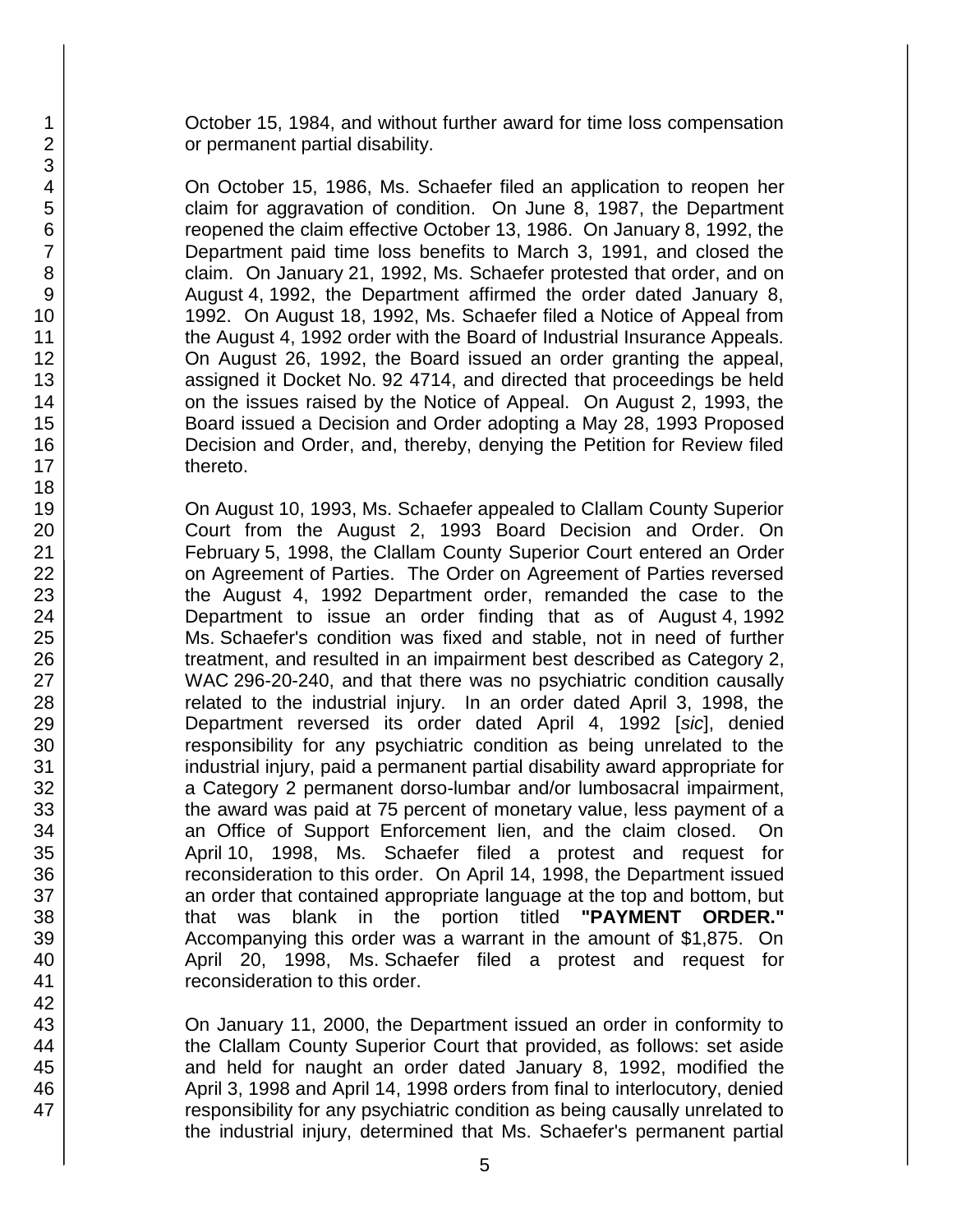disability was for a Category 2 permanent cervical and cervico-dorsal impairment, determined that her total award for permanent partial disability is \$6,000 and that this amount had been paid, and closed the claim without further payment.

On February 25, 2000, Ms. Schaefer filed a Notice of Appeal from the January 11, 2000 order with the Board of Industrial Insurance Appeals. On March 29, 2000, the Board issued an order granting the appeal, assigned it Docket No. 00 12023 and directed that proceedings be held on the issues raised by the Notice of Appeal.

- 2. On September 29, 1984, Ms. Schaefer sustained an industrial injury while in the course of her employment with Aggies Restaurant and Lounge.
- 3. As a proximate result of the industrial injury on September 29, 1984, Ms. Schaefer suffered neck and cervical injuries.
- 4. As of August 4, 1992, Ms. Schaefer's industrially related condition was fixed and stable, not in need of further treatment, and was best expressed by Category 2 pursuant of WAC 296-20-240, Categories of permanent cervical and cervico-dorsal impairment.
- 5. On April 3, 1998, the Department issued an order closing Ms. Schaefer's claim with payment of a permanent partial disability award for a Category 2 low back impairment, paid at 75 percent of monetary value in the amount of \$2,250, less \$1,125 for an Office of Support Enforcement lien.
- 6. On April 14, 1998, the Department issued an order; containing appeal language, protest and request for reconsideration instructions, a claim number, date of injury and the name of the claimant; but with nothing in the portion of the order entitled **PAYMENT ORDER**. Accompanying this order was a warrant issued to Ms. Schaefer in the amount of \$1,875. On the same date the Department also issued a warrant to the Office of Support Enforcement for \$1,875 pursuant to a lien filed in December 1994. The total amount paid on April 14, 1998, was \$3,750.
- 8. By the orders dated April 3, 1998 and April 14, 1998, Ms. Schaefer was paid a total of \$6,000 for permanent partial disability, less \$3,000 paid to the Office of Support Enforcement pursuant to their lien.
- 9. The Department order dated January 11, 2000, held for naught an order dated January 8, 1992, modified the orders dated April 3, 1998 and April 14, 1998 from final to interlocutory, denied responsibility for any psychiatric condition as being causally unrelated to the industrial injury, determined that Ms. Schaefer's permanent partial disability was for a Category 2 permanent cervical and cervico-dorsal impairment,

1